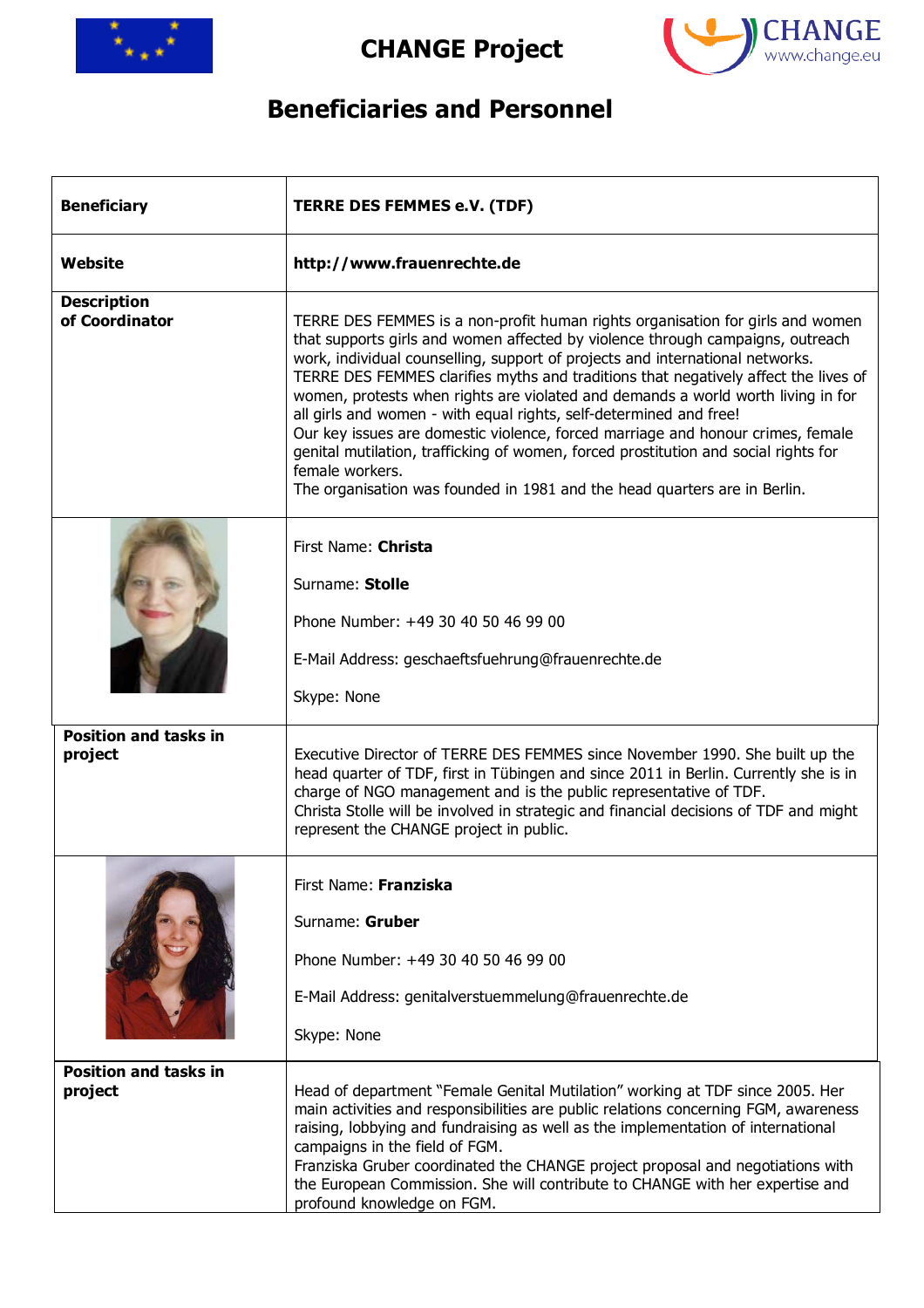| <b>Position and tasks in</b><br>project | First Name: Katharina<br>Surname: Kuss<br>Phone Number: +49 30 40 50 46 99 26<br>E-Mail Address: change@frauenrechte.de<br>Skype: katharina.kuss<br>Project Coordinator of the CHANGE project, responsible for the implementation of<br>the project and for communication between the co-beneficiaries and the European<br>Commission. Her main responsibilities are overall coordination and management of<br>the project, including financial issues, training programme, publications and<br>dissemination activities. |
|-----------------------------------------|---------------------------------------------------------------------------------------------------------------------------------------------------------------------------------------------------------------------------------------------------------------------------------------------------------------------------------------------------------------------------------------------------------------------------------------------------------------------------------------------------------------------------|
|                                         | First Name: Samantha<br>Surname: Ruppel<br>Phone Number: +49 30 40 50 46 99 26<br>E-Mail Address: change@frauenrechte.de<br>Skype: None                                                                                                                                                                                                                                                                                                                                                                                   |
| <b>Position and tasks in</b><br>project | Trainee and Assistant to the Project Coordinator for the CHANGE project. Samantha<br>will support the coordination team in various parts of the project. Her internship will<br>last until summer 2013 and a new intern is expected to join the team afterwards.                                                                                                                                                                                                                                                          |
|                                         | First Name: Kerstin<br>Surname: Nacke<br>Phone Number: +49 30 40 50 46 99 00<br>E-Mail Address: genitalverstuemmelung@frauenrechte.de<br>Skype: None                                                                                                                                                                                                                                                                                                                                                                      |
| <b>Position and tasks in</b><br>project | Trainee and Assistant of Franziska Gruber, in the FGM department. Kerstin is mainly<br>responsible for the FGM department but will support the CHANGE-project in various<br>parts. Her internship will last until summer 2013 and a new intern is expected to<br>join the team afterwards.                                                                                                                                                                                                                                |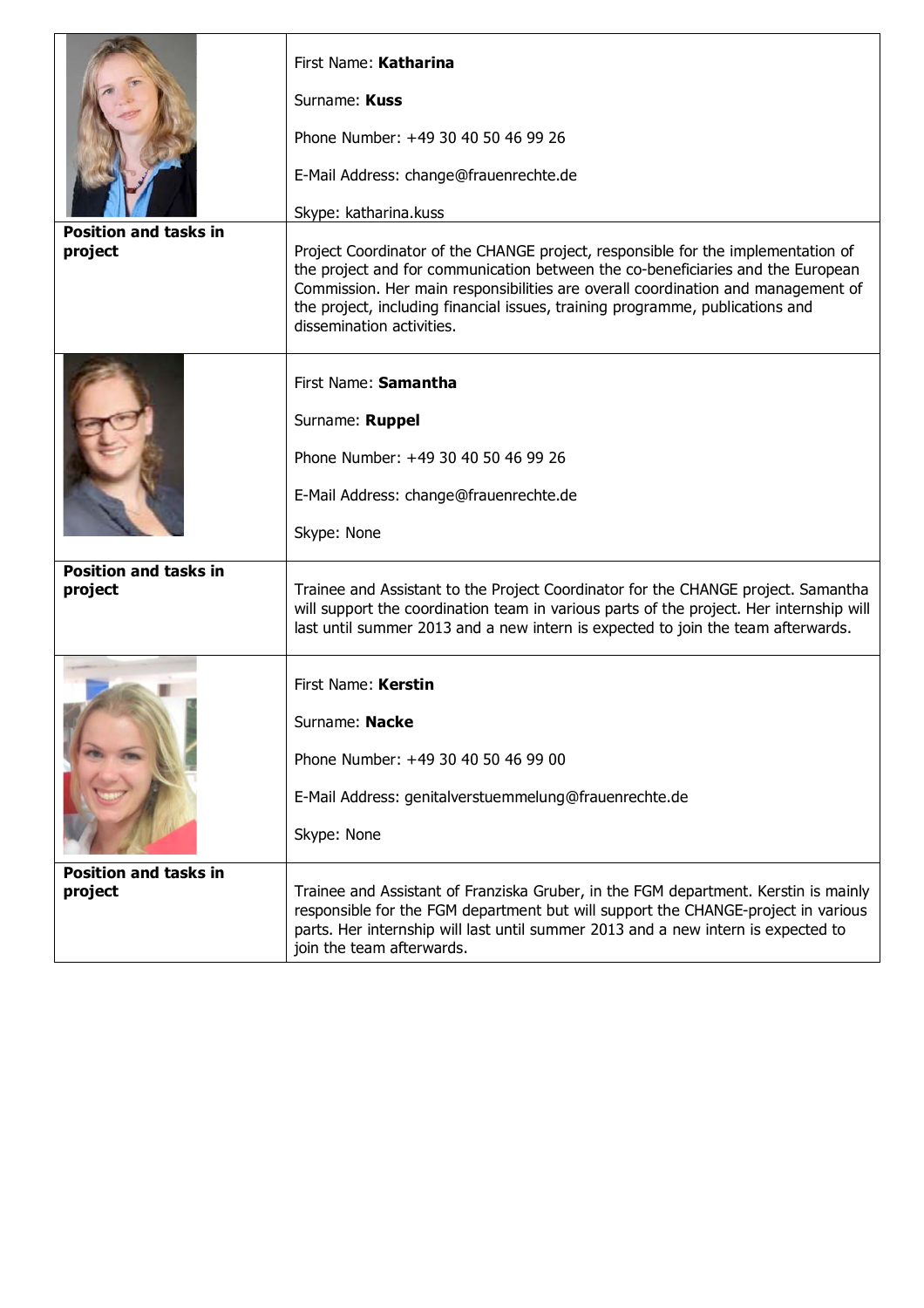| <b>Beneficiary</b>                       | European Network for the prevention and eradication of harmful<br>traditional practices (Euronet-FGM)                                                                                                                                                                                                                                                                                                                                                                                                                                                                                                                                                                                                                                                              |
|------------------------------------------|--------------------------------------------------------------------------------------------------------------------------------------------------------------------------------------------------------------------------------------------------------------------------------------------------------------------------------------------------------------------------------------------------------------------------------------------------------------------------------------------------------------------------------------------------------------------------------------------------------------------------------------------------------------------------------------------------------------------------------------------------------------------|
| Website                                  | http://www.euronet-fgm.org                                                                                                                                                                                                                                                                                                                                                                                                                                                                                                                                                                                                                                                                                                                                         |
| <b>Description</b><br>of the beneficiary | The general objective of Euronet-FGM is to improve the health of female<br>immigrants in Europe and to fight harmful traditional practices affecting the<br>health of women and children, in particular FGM. The goals of the network are<br>to fight FGM in Europe by finding a global solution and establishing a lobby<br>aimed at eradicating the practice on all continents and in all regions, to<br>promote information exchange, sharing knowledge and experience and to<br>establish and maintain links among the Inter-African Committee (IAC), the<br>associations and organisations.                                                                                                                                                                   |
|                                          | First Name: Tobe<br>Surname: Levin Freifrau von Gleichen<br>Phone Number: +49 69 959 302 15<br>E-Mail Address: Tobe.levin@uncutvoices.com<br>Skype: tobejoyce                                                                                                                                                                                                                                                                                                                                                                                                                                                                                                                                                                                                      |
| Position and tasks in project            | Tobe Levin Freifrau von Gleichen, Ph.D., Project Manager for the CHANGE<br>Project, served as Secretary for Euro-Net FGM from 2002-2004 and has been<br>interim secretary again since 2009. She is presently president (and co-founder)<br>of FORWARD - Germany. In both of her positions she is taking action to<br>eradicate FGM. Tobe Levin Freifrau von Gleichen is an Associate at the W.E.B.<br>Du Bois Institute for African and American Research at the Harvard University<br>and a Professor at the University of Maryland UC in Europe. In 2009, she<br>founded UnCUT/VOICES Press to publish books on and against FGM and, with<br>Diana Kuring, managed the DAPHNE funded National Action Plan against FGM<br>event in 2008 in the Bundestag, Berlin. |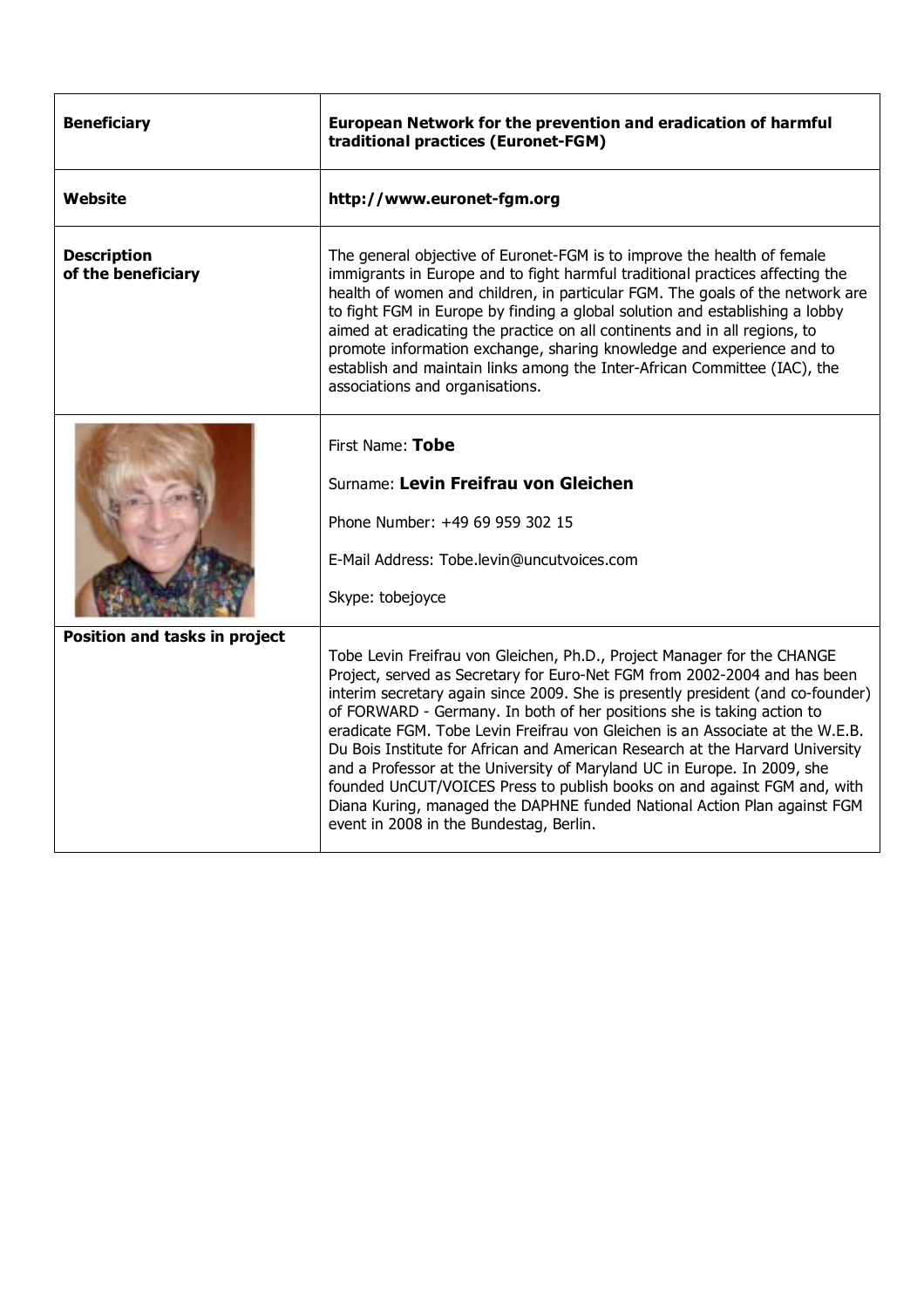| <b>Beneficiary</b>                       | <b>Federation of the Somali Associations (FSAN)</b>                                                                                                                                                                                                                                                                                                                                                                                                                                                                                                                                                                                                                                                                                                                                                                                                                                                                                                                           |
|------------------------------------------|-------------------------------------------------------------------------------------------------------------------------------------------------------------------------------------------------------------------------------------------------------------------------------------------------------------------------------------------------------------------------------------------------------------------------------------------------------------------------------------------------------------------------------------------------------------------------------------------------------------------------------------------------------------------------------------------------------------------------------------------------------------------------------------------------------------------------------------------------------------------------------------------------------------------------------------------------------------------------------|
| <b>Website</b>                           | http://www.fsan.nl                                                                                                                                                                                                                                                                                                                                                                                                                                                                                                                                                                                                                                                                                                                                                                                                                                                                                                                                                            |
| <b>Description</b><br>of the beneficiary | The Federation of the Somali Associations in the Netherlands (FSAN) is non-<br>profit, non-political organisation found in the Netherlands in 1994. Fifty-six<br>regional and district Somali organisations in the Netherlands fall under the<br>umbrella of FSAN.<br>Its purpose is to support and advise local Somali refugee organizations as well as<br>Dutch institutions that work closely with the Somali community in the<br>Netherlands. One of the main programmes of FSAN is working to stop FGM with<br>African community based organizations in the Netherlands and Dutch professional<br>Institutions and number of European partners. FSAN also delivered training to the<br>youth, religious leaders, key people from African community and professionals.<br>FSAN considers FGM as gender-related violence and as a violation of women's<br>rights as well as the rights of a girl child. Their mission therefore is the<br>abandonment of all forms of FGM. |
|                                          | First Name: Zahra Siad<br>Surname: Naleie<br>Phone Number: +31 20 48 616 28<br>E-Mail Address: z.naleie@fsan.nl<br>Skype: zahra.naleie                                                                                                                                                                                                                                                                                                                                                                                                                                                                                                                                                                                                                                                                                                                                                                                                                                        |
| Position and tasks in project            | Zahra Naleie is working with FSAN since 1994; she is the Senior Project Manager<br>FGM. She is responsible for the management and coordination of FSAN's national<br>and international FGM projects/programs. She is also trainer for key persons from<br>the community and professionals e.g. health, child protection institutions, police,<br>teachers etc. She participates in relevant conferences at national and<br>international level and presents the good practices of FGM in the Netherlands as<br>well as challenges and future perspectives to abandonment of all forms of FGM.<br>Zahra Naleie also published a number of articles/books about FGM and is one of<br>the founding-members of Euronet-FGM. In the CHANGE project she will be<br>working as the Project Manager.                                                                                                                                                                                  |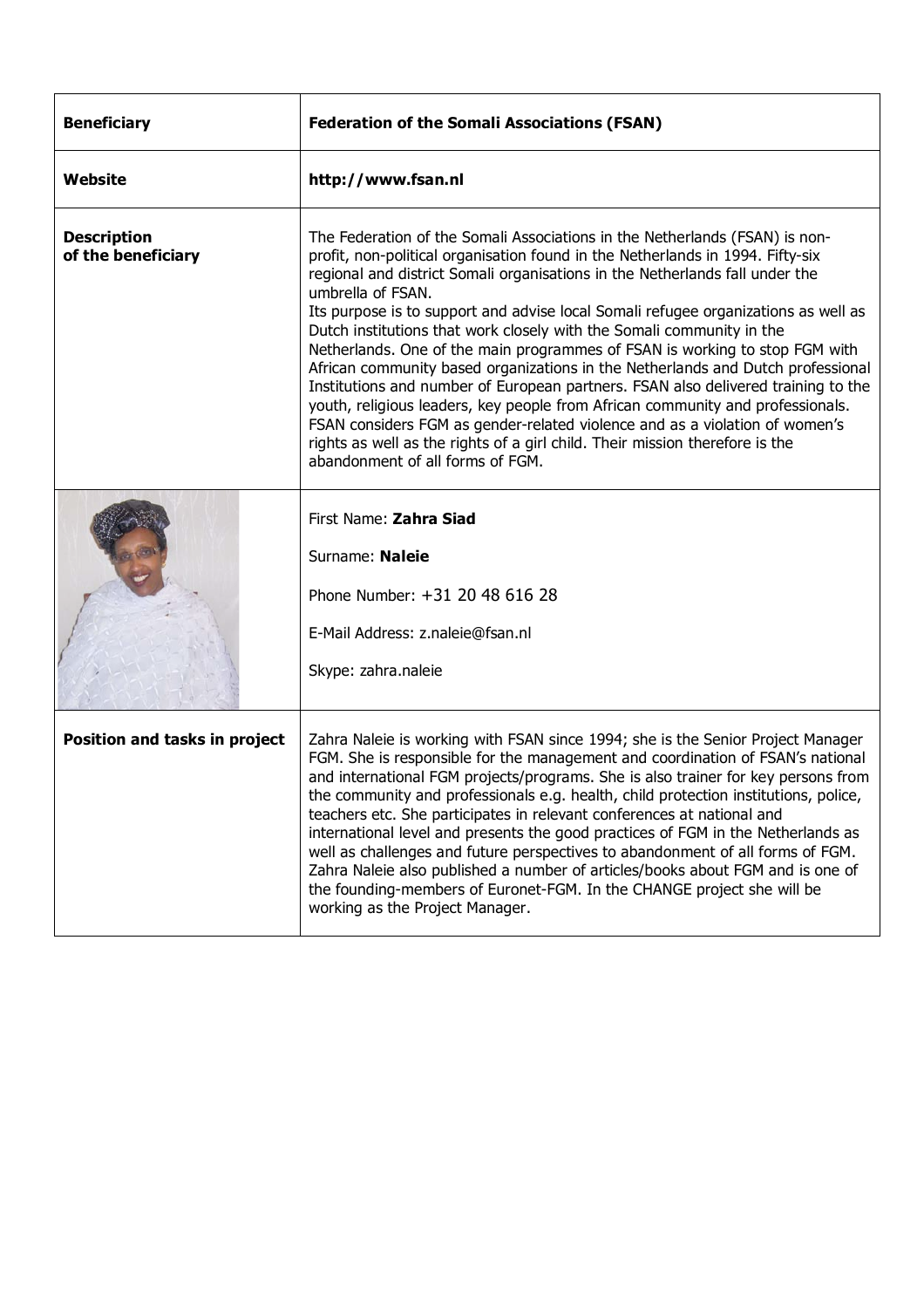| <b>Beneficiary</b>                       | <b>Foundation for Women's Health Research and Development (FORWARD)</b>                                                                                                                                                                                                                                                                                                                                                                                                                                                                                                               |
|------------------------------------------|---------------------------------------------------------------------------------------------------------------------------------------------------------------------------------------------------------------------------------------------------------------------------------------------------------------------------------------------------------------------------------------------------------------------------------------------------------------------------------------------------------------------------------------------------------------------------------------|
| Website                                  | http://www.forwarduk.org.uk                                                                                                                                                                                                                                                                                                                                                                                                                                                                                                                                                           |
| <b>Description</b><br>of the beneficiary | The Foundation for Women's Health, Research and Development is an African<br>Diaspora women's campaign and support charity. FORWARD was established in<br>1983 in the UK, in response to the emerging problems caused by female genital<br>mutilation being seen by health professionals. Since this time FORWARD has been<br>working to eliminate the practice and provide support to women affected by FGM.<br>FORWARD works with individuals, communities and organisations to transform<br>harmful practices and improve the quality of life of vulnerable girls and women        |
|                                          | First Name: Kekeli Ablavi                                                                                                                                                                                                                                                                                                                                                                                                                                                                                                                                                             |
|                                          | Surname: Kpognon                                                                                                                                                                                                                                                                                                                                                                                                                                                                                                                                                                      |
|                                          | Phone Number: +44 20 8960 4000                                                                                                                                                                                                                                                                                                                                                                                                                                                                                                                                                        |
|                                          | E-Mail Address: Kekeli@forwarduk.org.uk                                                                                                                                                                                                                                                                                                                                                                                                                                                                                                                                               |
|                                          | Skype: None                                                                                                                                                                                                                                                                                                                                                                                                                                                                                                                                                                           |
| <b>Position and tasks in</b><br>project  | Kekeli Ablavi Kpognon, Project Manager for the CHANGE Project is the head of UK<br>Programmes for FORWARD. She is responsible for the development, budgeting,<br>monitoring and evaluation of projects and implementation of the Youth, Community<br>and Training Programmes as well as the contribution to Senior Management and<br>staff team meetings. Through her work and academic background she has a good<br>knowledge of gender and Migrant issues in the UK and Europe.                                                                                                     |
|                                          | First Name: Rita                                                                                                                                                                                                                                                                                                                                                                                                                                                                                                                                                                      |
|                                          | Surname: Buhanda                                                                                                                                                                                                                                                                                                                                                                                                                                                                                                                                                                      |
|                                          | Phone Number:                                                                                                                                                                                                                                                                                                                                                                                                                                                                                                                                                                         |
|                                          | E-Mail Address:                                                                                                                                                                                                                                                                                                                                                                                                                                                                                                                                                                       |
|                                          | Skype:                                                                                                                                                                                                                                                                                                                                                                                                                                                                                                                                                                                |
| <b>Position and tasks in</b><br>project  | Rita Buhanda works as a Community Programme Coordinator at FORWARD.<br>There she is engaged with FGM affected communities, facilitating trainings, sign<br>postings and providing advices and information on a range of issues including<br>health, support services, the UK FGM and Immigration law. Also she is managing<br>a pool of community health advocates and providing support to women affected<br>by FGM. She has experience of delivering successful events for and with FGM<br>affected communities. In the CHANGE Project she will be working as a Project<br>Manager. |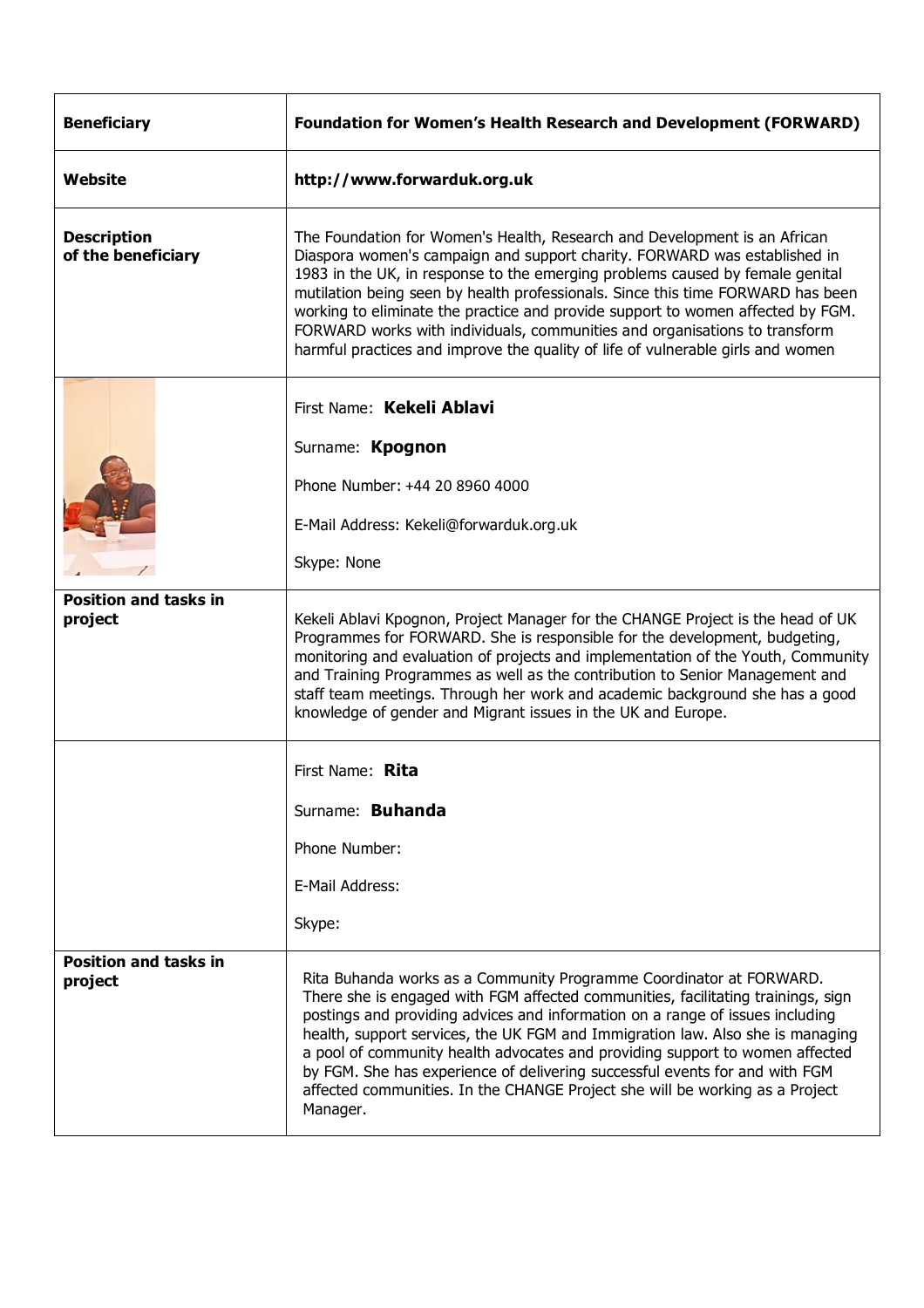| <b>Beneficiary</b>                       | Riksförningen Stoppa Kvinnlig Könsstympning (RISK)                                                                                                                                                                                                                                                                                                                                                                                                                                                                                                                                                                                                                                                                                                                                                                     |
|------------------------------------------|------------------------------------------------------------------------------------------------------------------------------------------------------------------------------------------------------------------------------------------------------------------------------------------------------------------------------------------------------------------------------------------------------------------------------------------------------------------------------------------------------------------------------------------------------------------------------------------------------------------------------------------------------------------------------------------------------------------------------------------------------------------------------------------------------------------------|
| Website                                  | http://www.f-risk.org                                                                                                                                                                                                                                                                                                                                                                                                                                                                                                                                                                                                                                                                                                                                                                                                  |
| <b>Description</b><br>of the beneficiary | RISK is the Swedish acronym for the National Association for Ending Female Genital<br>Mutilation (FGM). The objective of RISK is to campaign against the practice of FGM<br>by spreading information about the health problems it involves and the human<br>rights it violates. Therefore RISK trains African women and men, as information<br>officers to serve as instructors in their native tongues and within their communities<br>in Sweden, about the nature and bad effects of FGM. Up to know RISK has trained<br>40 persons.                                                                                                                                                                                                                                                                                 |
|                                          | First Name: Fana<br>Surname: Habeteab<br>Phone Number: 46 18 705 68 42 44<br>E-Mail Address: fememaleintegrity@telia.com<br>Fana.habteab@telia.com<br>Skype: Fana.Mariam.Habteab                                                                                                                                                                                                                                                                                                                                                                                                                                                                                                                                                                                                                                       |
| <b>Position and tasks in</b><br>project  | Fana Habteab will serve as the Project Manager of the CHANGE project. Fana<br>Habteab has been a chair person for RISK from 1996-2007. After 11 years, she<br>wanted the young generation to take over and handed over the post to a younger<br>person. She is working as the cashier and contact person for the work outside of<br>Sweden. Her main activities include representation and also giving information on<br>FGM. She is one of the founders of RISK, Female Integrity and the Ethiopian<br>Women Organization in Sweden and one of the founders of EuroNet-FGM. She was<br>a partner for the Daphne Programme from 2000-2003 and the National Action Plan<br>in Sweden 2007-2008. Before she started working for RISK, she was already active<br>in the other organisations, working on the topic of FGM. |
|                                          | First Name: Jamal<br>Surname: Hussein<br>Phone Number: 46 18 762 32 51 75<br>E-Mail Address: jamal@iogt.se<br>Skype: None                                                                                                                                                                                                                                                                                                                                                                                                                                                                                                                                                                                                                                                                                              |
| <b>Position and tasks in</b><br>project  | Jamal Hussein was a secretary and a chairman to the Somali association and<br>worked as an accountant for SIU. Also he is working as a Swedish-Somali<br>interpreter and as a teacher at a junior school. Jamal Hussein will be the casher<br>taking care of the economy of the project.                                                                                                                                                                                                                                                                                                                                                                                                                                                                                                                               |